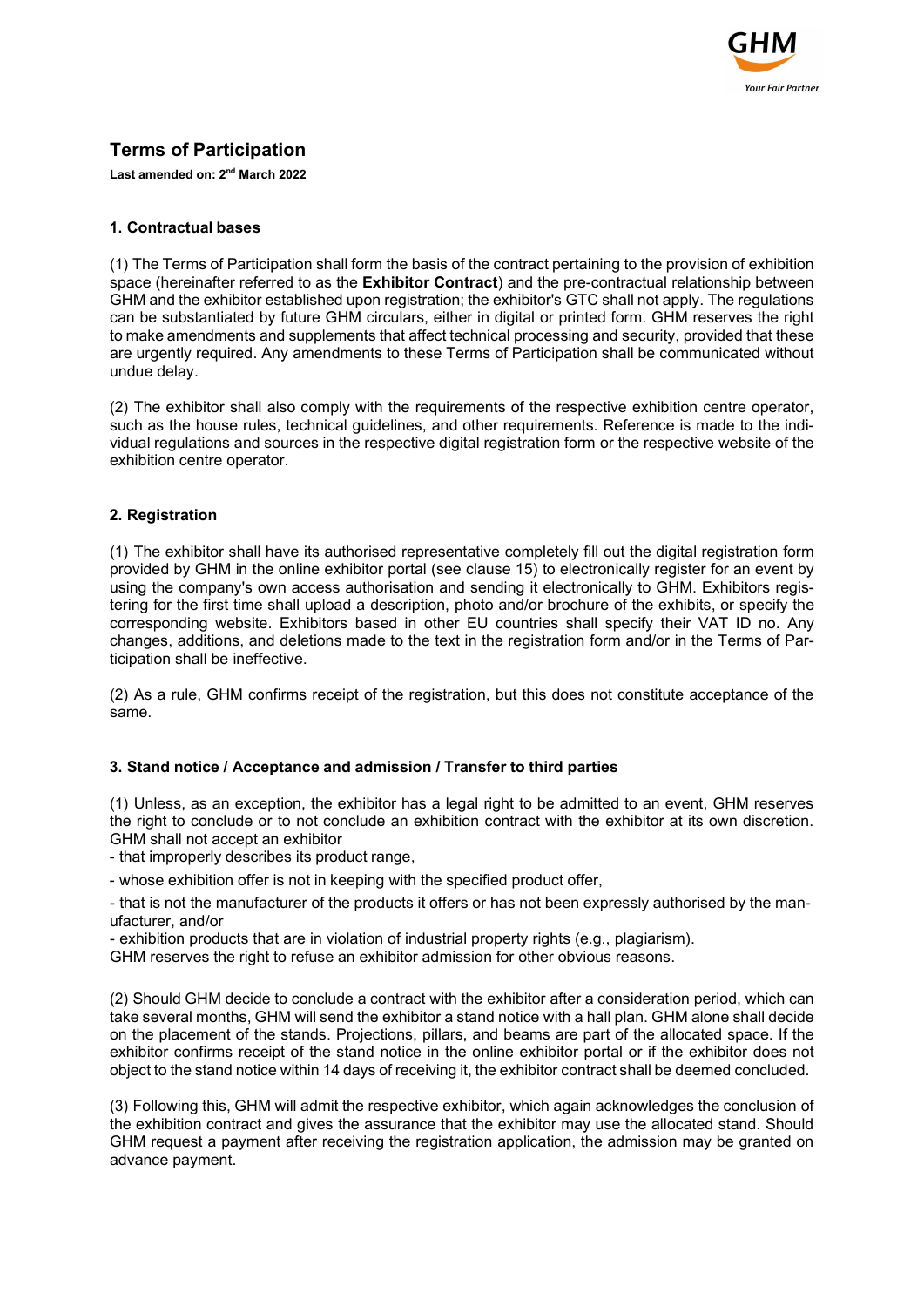(4) The exhibitor may not transfer the rights and obligations arising from the exhibitor contract to third parties; in particular, the exhibitor shall not grant third parties the right to use the stand instead of the exhibitor. Any third parties that wish to use the stand together with the exhibitor shall be registered by the exhibitor as co-exhibitors/other represented company (ORC) for a fee as part of the registration process.

# 4. Modification of the stand position / Subsequent changes

(1) To the extent that there are compelling reasons pertaining to the execution of the exhibition (e.g., lack of space, gaps between stands, complete or partial closure of halls), GHM is entitled to reallocate stand space and stand sizes, relocate, or close entrances and exits to the exhibition venue or halls, and make any other structural alterations. GHM shall not demand deviations in the size of the stand by more than a third of the initially allocated space.

(2) If the exhibitor cannot reasonably be expected to change the stand placement without compensation in view of its expenses and taking into account the interest of GHM in an overall planning that takes into account the interests of all exhibitors as well as the deviations and reimbursement of differences, the exhibitor can withdraw from its registration and demand compensation for the damage suffered by the fact that the exhibitor trusted the validity of the placement. Any stand fees already paid shall be reimbursed to the exhibitor on a pro rata basis.

(3) The exhibitor waives the right to assert further claims for damages that it may incur or that it may have incurred as a result of the changes described above.

### 5. Set-up and disassembly of the stand / Technical services / Contractual penalty in the event of premature vacation of the stand

(1) Unless otherwise expressly agreed, all stand areas provided by GHM shall not include the stand setup and other related services. The exhibitor is responsible for setting up the stand as well as the resulting compliance with the legal provisions, the technical guidelines, the circulars, and the Terms of Participation. Further details regarding the technical guidelines of the respective exhibition centre operators can be found on their websites.

(2) An entitlement to occupy the allocated stand space shall apply after the exhibitor has provided proof that the relevant invoice has been paid in full.

(3) The setting-up and disassembly times must be strictly adhered to. Detailed information regarding the set-up and disassembly shall be provided in good time. GHM reserves the right to issue the set-up and disassembly passes or set other requisite access requirements. Unless otherwise stated, the stand setup shall start at 12:00 p.m. one day before the exhibition start date at the latest. If the rented area has not been occupied by the set-up start time or no notification has been given, GHM reserves the right to make the space available for other purposes from this time without further notice. The claims asserted by GHM shall be subject to clause 16. The disassembly may only take place on the last day of the exhibition after the end of the opening hours for visitors. Once the stand has been disassembled, the exhibition area must be returned to its original state. The exhibitor shall reimburse GHM or, as directed by GHM, the operator of the exhibition grounds for any loss or damage caused by inappropriate use of the space. If the exhibitor's stand is not cleared away within the prescribed period, GHM has the right to dismantle the stand constructions and put them into storage at the exhibitor's own cost and risk.

(4) Clearing the trade fair stand before the official end of the event represents a serious breach of the Conditions of Participation, which entitles GHM not to admit exhibitors to future GHM events. A contractual penalty of EUR 2,000.00 shall apply to each infringement.

(5) The exhibitor shall conclude a separate contract with the respective energy or water supply provider, etc. If, in exceptional cases, this is not the case, GHM will bill said services to the exhibitor.

(6) Only the approved service providers (e.g., for shipping, cleaning, security) listed in the exhibitor portal may be commissioned within the venue grounds.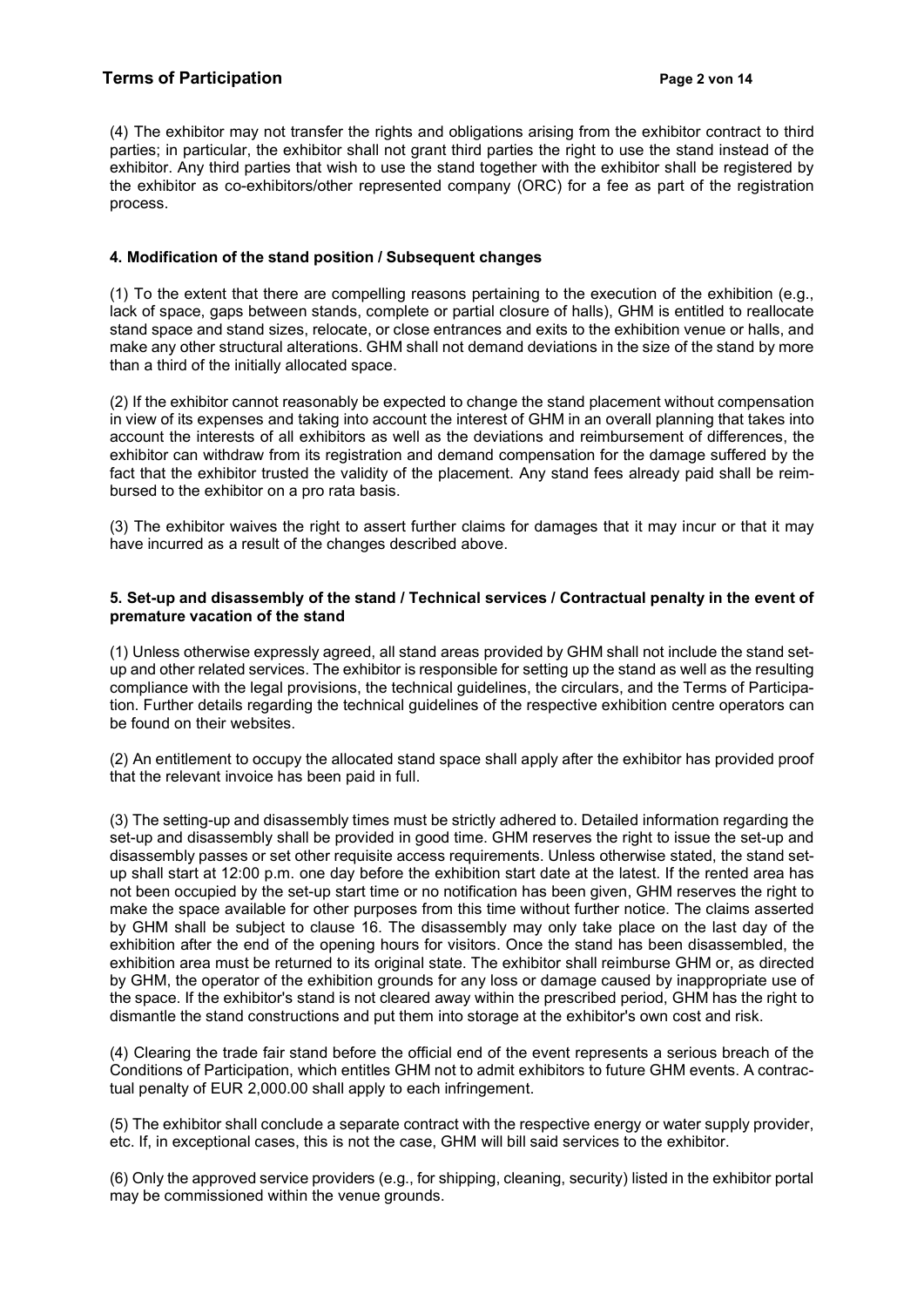(7) The exhibitor shall register with GEMA and/or other copyright associations to the extent that this is required for the use of the stand.

## 6. Operation of the stand

(1) The exhibitor undertakes to occupy its stand for the entire duration of the event and to exhibit the registered products; products other than those listed may not be exhibited. The exhibitor represents and warrants that it has complete legal authority to display the exhibits and that these are brand new products. Used products may not be exhibited.

(2) The stand must be staffed by qualified personnel, properly equipped, and accessible to visitors during the opening hours of the event. The distribution/sale (in accordance with the Exhibition Policy) and/or the presentation of products is only permitted within the rented stand space. The walkways must be kept clear.

(3) Any exhibits that cause major disturbance to exhibition operations through any such external characteristics as appearance, odour, noises, or vibration, and in particular any that expose other visitors or the goods of other exhibitors to danger or hindrance, shall be removed without delay at the request of GHM. This shall apply even if the exhibitor has indicated such characteristics and GHM has granted its permission.

(4) The use of loudspeakers, microphones, voice amplifiers or other technical acoustic aids is generally only permitted upon the written approval of GHM/Exhibition Management. Acoustic and audio-visual presentations and any other noise emissions are generally only permitted at a stand to the extent that these comply with the Ordinance for the protection against hazards caused by noise and vibration as per DIN 15905 Part 5, measured at the edge of the stand.

## 7. Cleaning / Waste disposal / Storage of empty packaging

(1) The exhibitor undertakes to clean its stand on a daily basis. If the stand is not cleaned by the company's own staff, only cleaning service providers approved by GHM may be commissioned. GHM is responsible for cleaning the premises and the walkways.

(2) The exhibitor shall arrange for and monitor appropriate waste disposal, unless a W.H.S. fee is stipulated in the contract. Any waste left behind by the exhibitor or waste that is not included in the W.H.S fee shall be removed at the exhibitor's expense.

(3) Empty packaging of all kinds (e.g., boxes and packaging materials) may not be stored in the hall and loading area, neither inside nor outside the stand. All empty packaging shall be removed without delay. Exhibitors may have packaging materials stored by the exhibition forwarding agents at the exhibition site. A fee will be charged for this service. GHM shall be entitled to have empty packaging removed at the exhibitors' expense and risk, if the exhibitor does not remedy the unlawful storage after having been requested to do so.

#### 8. Sales provisions / Distribution of food and beverages

(1) The direct sale and/or distribution of products of any kind whatsoever, including prototypes, is expressly forbidden (except for specialist media) at the exhibition (registered in accordance with § 64 of the German Trade, Commerce, and Industry Regulation Code [Gewerbeordnung, GewO]).

(2) At exhibitions open to the public (registered in accordance with § 65 of the German Trade, Commerce, and Industry Regulation Code [Gewerbeordnung, GewO]), the exhibitor shall be entitled to accept orders for its exhibited goods. Direct sales at the stand are permitted. The prices for all goods exhibited during the event must be indicated using a clearly legible price tag, including VAT or sales tax, or the exhibitor must be able to provide price lists. The distribution of goods outside the official opening hours of the event is prohibited.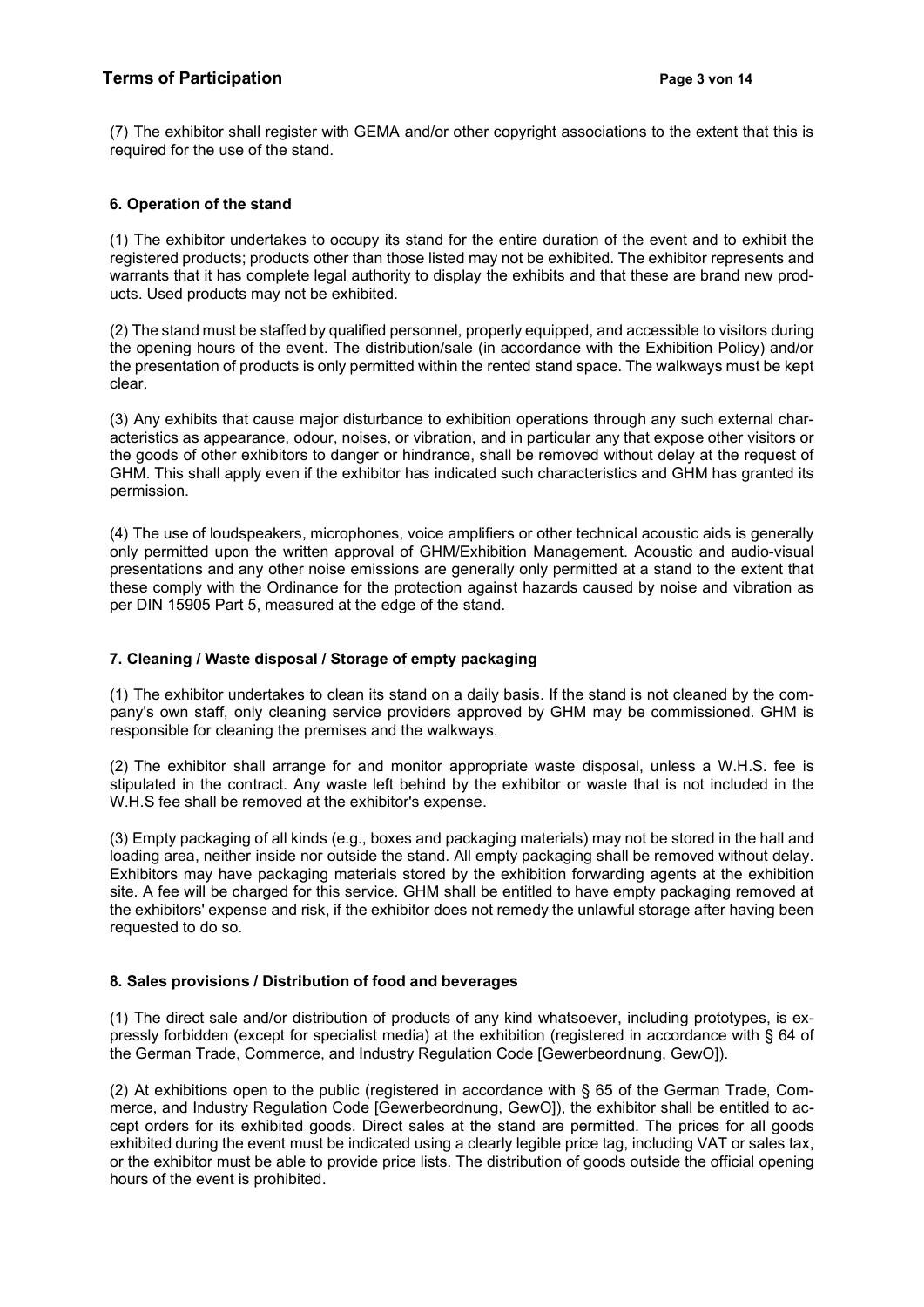(3) The distribution of food and drink (even if free of charge) requires permission in every case (in accordance with the Exhibition Policy). The permission must be requested from the competent authority. A beverage dispensing system (dispensing of beer and other drinks under pressure by CO2 or N2) may only be operated if it complies with the pertinent technical requirements under public law.

## 9. Distribution of promotional materials / Contractual penalty for infringement

The exhibitor's advertising media, such as company signs, brochures, posters etc., may neither be affixed nor distributed outside the allocated exhibition stand without GHM's written permission. A contractual penalty of EUR 2,000.00 shall apply to each infringement. Further rights of GHM set out in clause 17 shall remain unaffected.

#### 10. Special events

(1) Any and all events and presentations held at the Exhibitor's stand, such as stand parties or audiovisual presentations that deviate from the standard company presentation, require the prior written consent of GHM. GHM is entitled to restrict or prohibit any events which it has previously approved, should these disrupt the smooth running of the exhibition or the activities of other exhibitors.

(2) During the official opening hours of the event, visitors may not be taken to other locations outside the exhibition grounds.

### 11. Exhibitor passes

(1) Each exhibitor shall receive free exhibitor passes for itself and its stand staff, according to the stand size, which shall be valid for the entire duration of the event. For a stand space measuring up to 20 sqm 3 exhibitor passes

measuring up to 100 sqm 1 additional pass for every additional 10 sqm measuring over 100 sqm 1 additional pass for every additional 20 sqm Additional exhibitor passes can be purchased through the portal

(2) Exhibitor passes are available for download after the invoice, which GHM generally sends after approval, has been paid. Exhibitor passes shall be used exclusively by the stand staff and may not be passed on or sold to third parties. In the event of misuse, the passes will be blocked; GHM reserves the right to report an offence of trespassing.

# 12. Co-exhibitors and other represented companies (ORC)

(1) A co-exhibitor/ORC shall be regarded as anyone who takes part in a trade fair or an exhibition at the stand of an exhibitor, be it with their own staff and product range, or be it only with their own products and/or services. Co-exhibitors shall also include members of a group of companies, subsidiaries, sales offices, and agencies.

(2) The stand space is made available as a whole and to only one exhibitor. Each co-exhibitor/ORC shall be registered by the exhibitor, who is the sole contractual partner of GHM, using a separate registration form in the online exhibitor portal.

(3) Admission of the co-exhibitor/ORC does not result in a contract between the co-exhibitor and GHM. Rather, the exhibitor has to ensure that its co-exhibitors/ORC observe the Terms of Participation with all the related components and guidelines. The exhibitor is liable for any negligence on the part of its co-exhibitors/ORC as it would be for its own fault or negligence.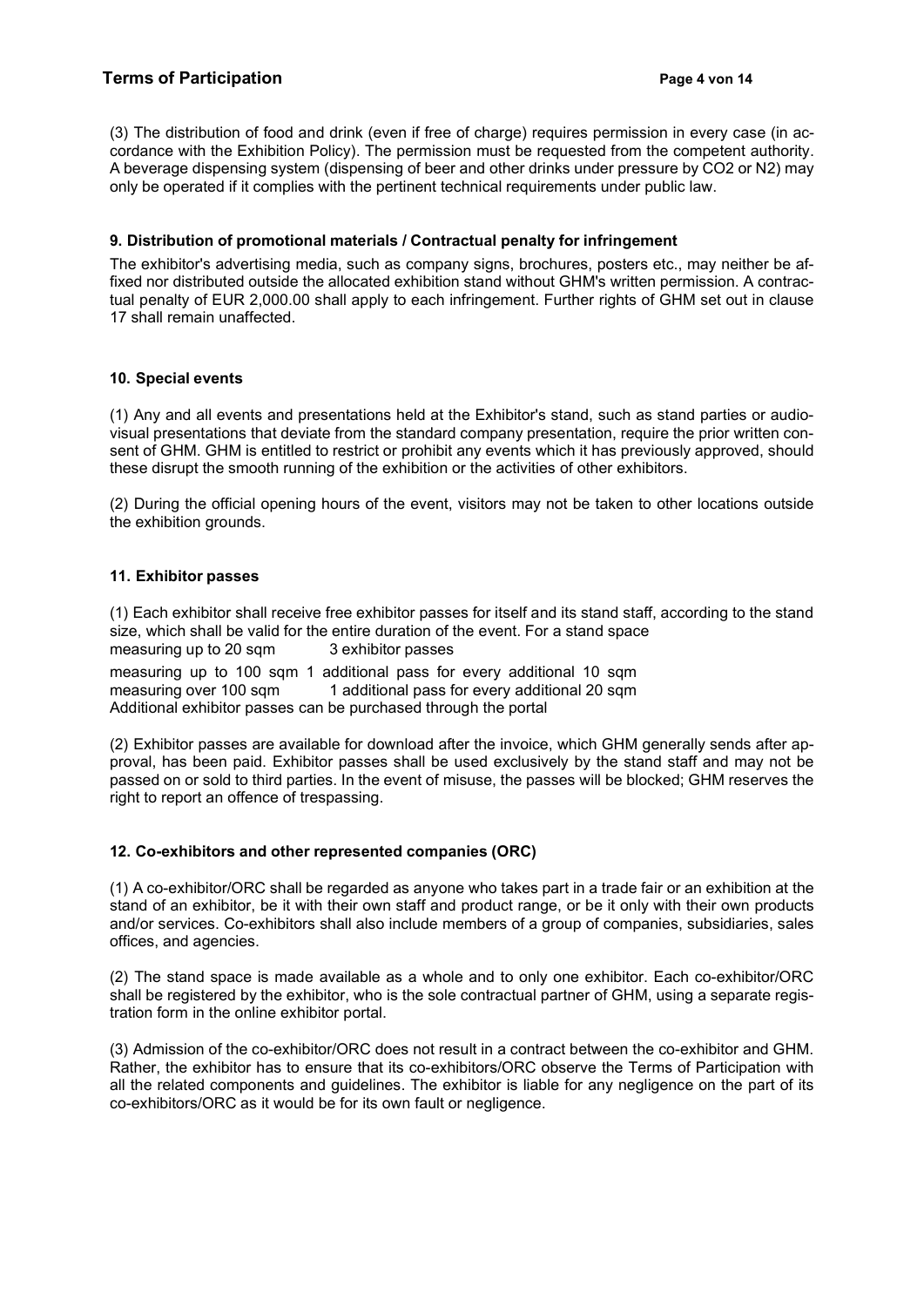# 13. Terms of payment and due dates

(1) The invoice will be sent to the exhibitor upon admission or shortly thereafter. This invoice contains, among other things, the participation fee, which includes the rent for the stand space, the basic equipment for exhibitor passes, advice and service provided by GHM, visitor acquisition, and press and publicity activities for the event.

(2) The invoice is due in full by the specified date at the latest. If the time period between receipt of the invoice and the start of the event is less than two banking days, this shall be due for payment by the first set-up day at the latest.

(3) After the end of the event, GHM will invoice the exhibitor for services that have not yet been invoiced. In the event of default in payment, default interest shall be paid in the amount specified by law plus a processing fee of € 150.00 plus VAT.

(4) Any and all fees, bank charges, duties and taxes, especially VAT, shall be borne by the exhibitor. Any withholdings or deductions made by third parties during the payment, such as taxes and fees levied at the exhibitor's place of origin, shall not be applicable to GHM. Payments shall be made in EUR. Complaints regarding invoices shall be asserted within eight (8) days of receipt of invoice; complaints that are asserted at a later date will not be recognised.

# 14. Service recipients / Notification of VAT charged / Re-issuing of invoices

(1) The following applies to exhibitors that are based in other member states of the European Union (except Germany): The exhibitor as the service recipient confirms that all services provided by GHM as the service provider are used exclusively for its company and not for non-business or private purposes. This declaration shall be valid until it is revoked in writing. In the event that the exhibitor does not use the service for its company, it shall be liable vis-à-vis GHM for any resulting damage, in particular for the VAT that has been charged subsequently.

(2) The exhibitor shall enter its VAT ID no. in the exhibitor portal as confirmation and proof of commercial use. If the exhibitor does not enter its VAT ID no., GHM shall assume a service that is subject to taxes applicable in Germany, and shall invoice the VAT accordingly. The same applies to VAT, for which the Federal Central Tax Office does not issue a valid confirmation notice belonging to the exhibitor's company address, and also in the event that a VAT ID no. is declared invalid.

(3) For VAT reasons, GHM cannot issue or re-issue invoices for services that GHM has provided or will provide to the exhibitor as its contractual partner to an invoice recipient other than the exhibitor. Should the exhibitor wish to have the invoice that has already been issued amended (e.g., because of a company name change, a legal form, or an address change), it shall pay an amount of € 100.00 plus VAT to GHM. This fee does not have to be paid if GHM is responsible for the inaccurate details.

# 15. Online exhibitor portal / Communication between the parties / Written form requirement

(1) GHM provides an online exhibitor portal for each event, which, on the one hand, can be used by the exhibitor to set up an account and submit its registration in electronic form and, on the other hand, can be used by GHM to send written notifications relating to the conclusion of the contract and its implementation (e.g., stand notice, approval, invoices, etc.). This does not affect GHM's right to send the exhibitor written notifications and declarations via other common communication channels.

(2) GHM will notify the exhibitor in each case by e-mail that a new document intended for the exhibitor has been uploaded to the portal. To this end, the exhibitor shall provide a working e-mail address when setting up its account in the exhibitor portal. The exhibitor undertakes to check its Inbox on a regular basis and to ensure that the technical requirements to receive e-mails are met. Should the exhibitor wish to change its e-mail address, it will change this in due time and independently in the portal, or notify GHM without undue delay. Should GHM suffer damage due to the missing or inadequate technical requirements and/or due to failure to share a new e-mail address, the exhibitor shall be liable to pay compensation to GHM.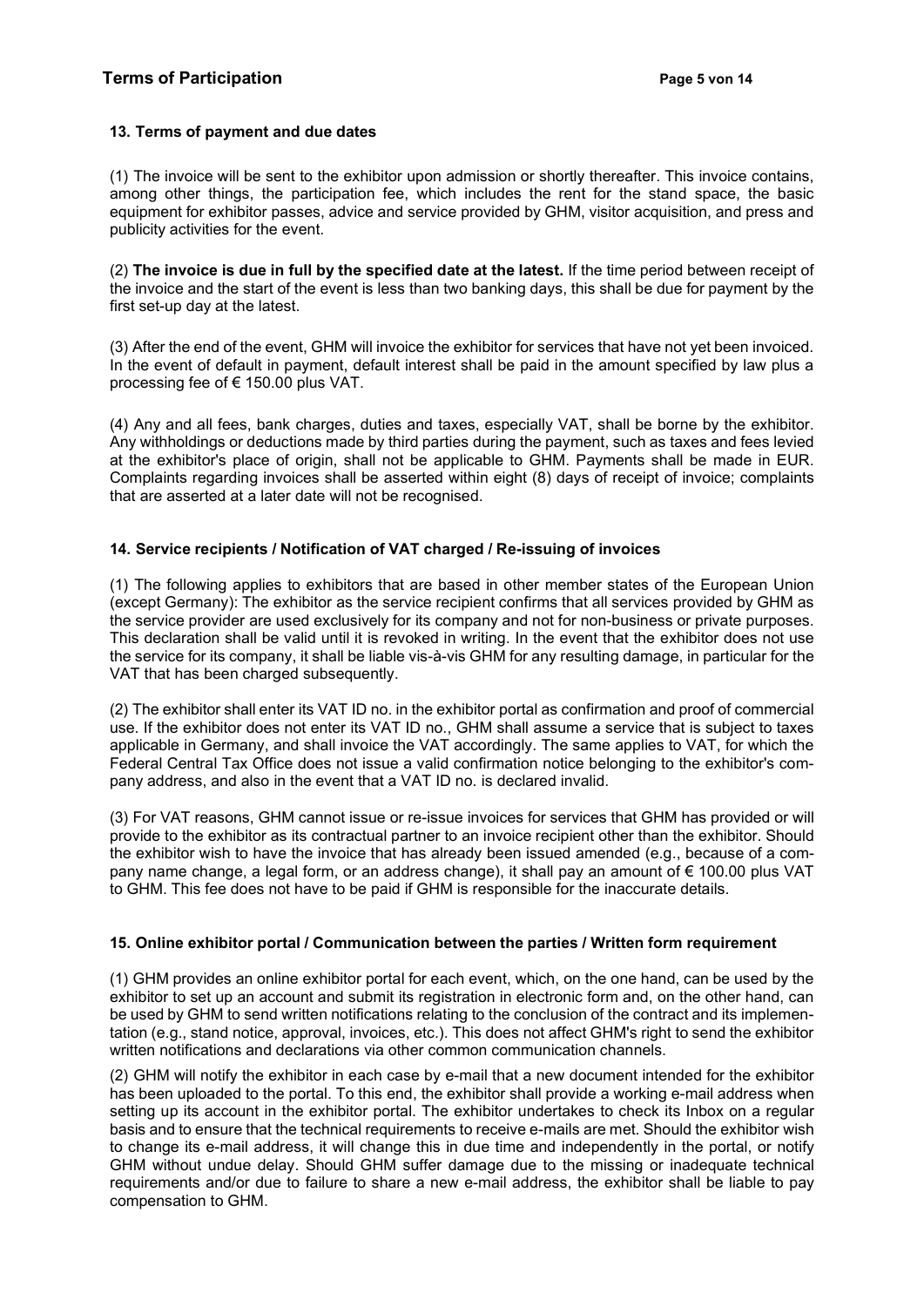(3) All documents and messages are deemed to have been received by the exhibitor at the moment in which (i) the documents and/or messages have been posted by GHM in the exhibitor portal and (ii) GHM has sent a corresponding notification of the document upload to the most recent e-mail address explicitly communicated to GHM by the exhibitor.

(4) Any amendments or supplements to the legal declarations made by GHM shall be confirmed at least in writing, even if these have already been agreed verbally. This also applies to the waiver of the written form requirement.

# 16. Withdrawal / Cancellation of services / Subsequent reduction in stand space

(1) Once the exhibition contract has been concluded, it cannot be unilaterally terminated by the exhibitor through withdrawal, termination, or in any other way, unless such a right arises due to mandatory law

(2) Should the exhibitor wish to reduce the permitted exhibition space after the contract has been concluded, this initially shall not impact the exhibitor's payment obligations. GHM will endeavour to rent out the space to another exhibitor. GHM, however, is not obligated to rent out the space to another exhibitor.

(3) Insofar as GHM succeeds in renting out the space, either in whole or in part, the exhibitor will be reimbursed the amount obtained for this after full payment for the space rented out, minus a flat rate reimbursement of expenses. Occupation of the space by relocation of another exhibitor already registered shall only be regarded as subletting if and to the extent that a higher rent can be generated for letting such stand and/or if the vacated space, as a result of relocation, can also be let to another exhibitor.

(4) The flat-rate reimbursement of expenses amounts to 25% of the agreed participation fee from the date of admission, but at least € 1,000.00 plus VAT. Should the damages incurred in individual cases amount to more or less than this amount, the exhibitor and GHM are free to provide the necessary evidence and to demand that the compensation payment be adjusted accordingly.

(5) Should an already admitted co-exhibitor/ORC withdraw from the participation in the exhibition, the co-exhibitor fee shall remain due in full. Any participation fees paid shall not be refunded.

(6) Should the exhibitor cancel other services to be provided by GHM, which the exhibitor has commissioned for a fee in addition to the provision of a stand, GHM may charge the exhibitor for the costs already incurred in relation to such order. All additional services ordered from third parties shall be cancelled by the respective contractual partner, and their respective GTC apply.

# 17. Withdrawal of stand notice or approval / Closure of the exhibition stand

(1) GHM is entitled to withdraw the stand notice and/or the granted admission for good cause. In particular, this shall be the case if:

1. the exhibitor did not properly specify its product range during registration or provided other inaccurate information,

2. the registered exhibits are not in keeping with the exhibition theme,

3. GHM becomes aware that insolvency proceedings have been initiated in respect of the exhibitor's assets or such proceedings have been rejected for lack of assets, whereby the exhibitor must notify GHM of this without undue delay,

4. the exhibitor has not settled the accounts receivable by GHM from previous exhibitions despite receiving a prior warning from GHM, and/or

5. the exhibitor does not settle the accounts receivable by GHM from the current exhibition despite a warning and a reasonable grace period being set.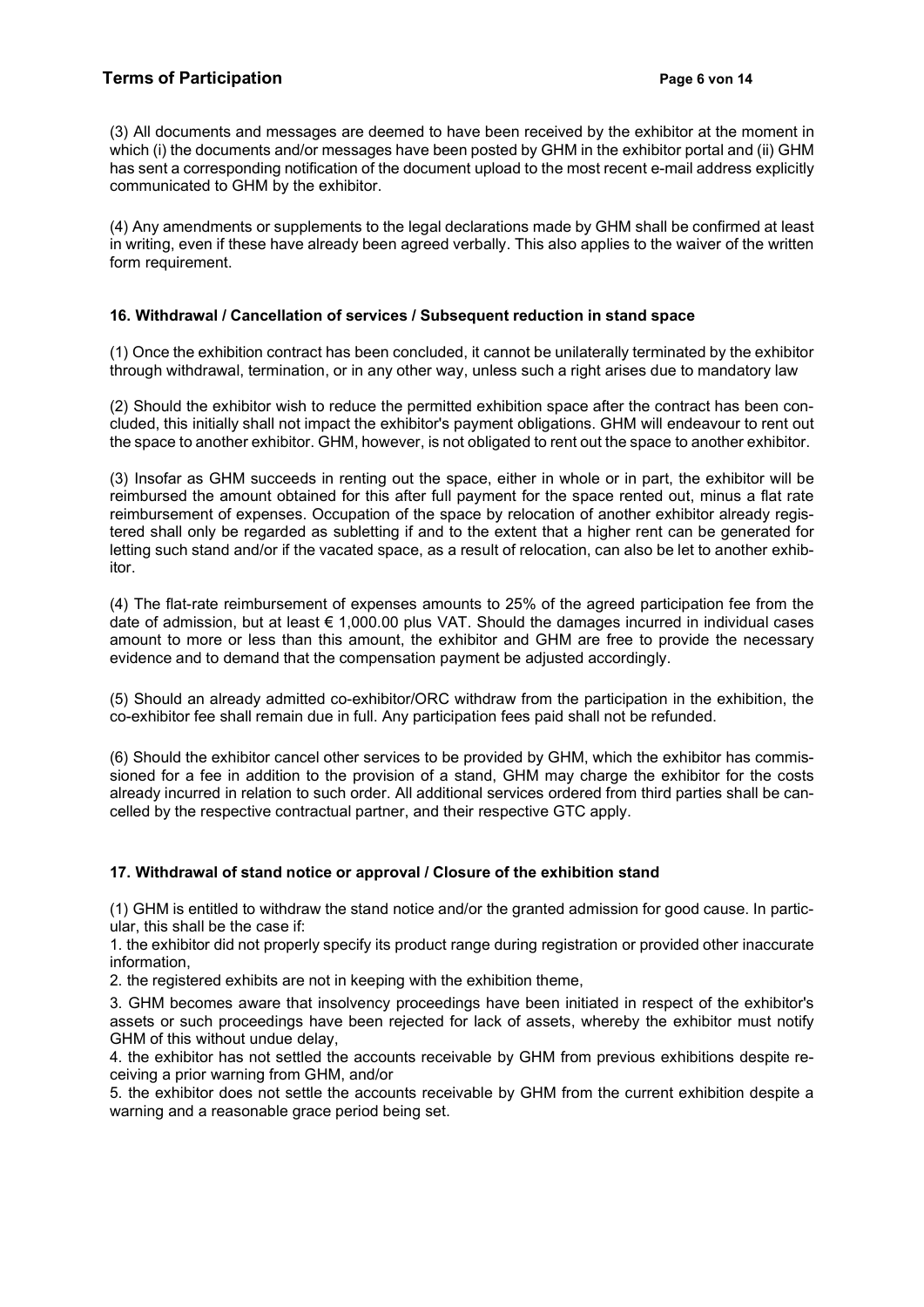# Terms of Participation **Page 7 von 14** and 20 and 20 and 20 and 20 and 20 and 20 and 20 and 20 and 20 and 20 and 20 and 20 and 20 and 20 and 20 and 20 and 20 and 20 and 20 and 20 and 20 and 20 and 20 and 20 and 20 and 20 a

(2) GHM is entitled to close the exhibitor's stand during the current exhibition for good cause that requires immediate action. This may, in particular, be the case if:

1. the exhibition offer is not in keeping with the specified product offer,

2. the exhibitor does not comply with the requirements set out in clause 6. "Operation of the stand",

3. the exhibitor does not comply with the requirements set out in clause 8. "Sales provisions / distribution of food and beverages",

4. the exhibitor does not comply with the requirements set out in clause 9. "Distribution of promotional materials",

5. the exhibitor does not comply with the requirements set out in clause 10. "Special events",

6. the exhibitor is ordered to undertake a certain act or omission by a court order pertaining to the participation in the event and does not comply with the court order, or the exhibitor is prohibited from participating in the event by a court order, and/or

7. the exhibitor seriously violates other contractual obligations, in particular the obligations incumbent on it in accordance with the Terms of Participation and the house regulations, rules of use, and the technical guidelines.

(3) GHM shall only be required to give the exhibitor a prior warning if this appears to be appropriate considering the severity of the offence affecting GHM, other exhibitors, and exhibition visitors, as well as the duration and purpose of the exhibition.

(4) In the event of measures specified in clause (1) and/or clause (2), claims for damages or other claims by the exhibitor shall be excluded. The claims asserted by GHM shall be subject to clause 16. Furthermore, GHM is entitled to issue a temporary or permanent ban on participating in future exhibitions.

# 18. Official exhibition media and other media services

(1) GHM shall publish an official trade fair/exhibition medium (exhibitor directory). The exhibitor has its record created when registering for the event. Unless otherwise agreed, the company name, contact details, and hall and stand numbers are entered.

(2) GHM's Terms and Conditions for Exhibition Media apply to this and other media services offered, either directly or indirectly, by GHM to its exhibitors.

# 19. Surveillance and domiciliary rights

(1) GHM shall be responsible for the general surveillance of the exhibition halls and entrances to the exhibition site. Each exhibitor is responsible for the surveillance of its own stand and its exhibits. Surveillance may only be organised through the GHM-approved security company; any costs incurred for this service shall be paid directly to said company.

(2) GHM – as the site owner – exercises the domiciliary rights on the entire venue during the set-up, the event term, and the disassembly.

# 20. Filming / Taking photos

(1) The exhibitor is only permitted to make video and audio recordings inside its own stand. The exhibitor must obtain a film/photo permit from GHM for further recordings.

(2) GHM or a service provider commissioned by it is entitled to make visual and acoustic recordings throughout the exhibition grounds and to use them on their own photos for their own or general publications, while respecting the rights of the persons shown. To the extent this should be necessary with regard to its stand, the exhibitor shall grant GHM permission to avail itself of all intellectual or other property rights which it is entitled to or which it has otherwise been granted with the exception of the right to its own image. Furthermore, the exhibitor shall guarantee that it is entitled to grant said permission. Where required, the exhibitor shall grant said permission in good time and at its own cost or inform GHM that it is unable to grant said permission. The exhibitor shall indemnify GHM against all liability for third parties and compensation claims in this regard.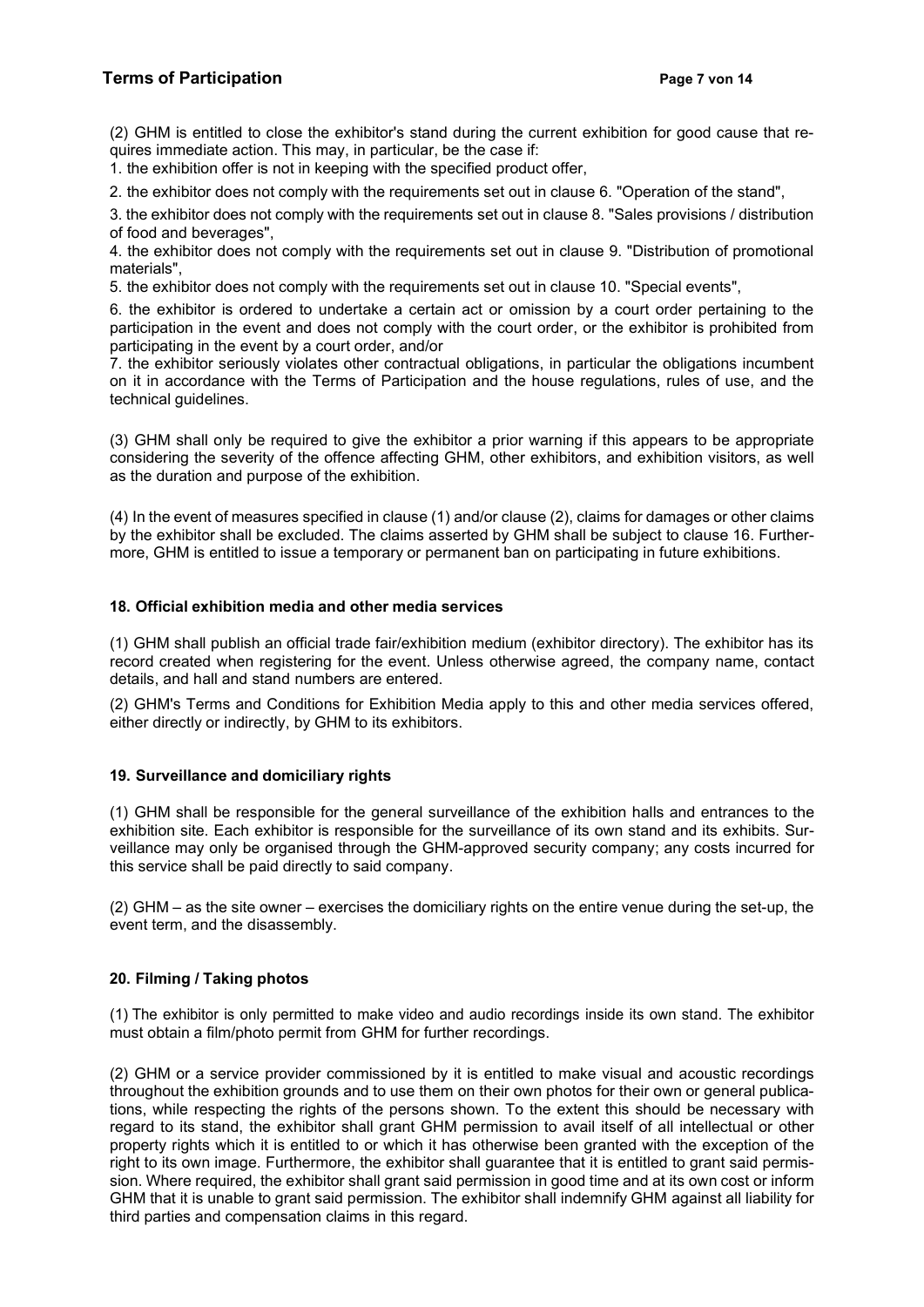# 21. Security

Upon approval of the exhibitor's application, all items inside the stand shall serve as a security for GHM for any outstanding amounts owed by the exhibitor.

# 22. Prohibition on offsetting

The exhibitor is not entitled to offset counterclaims against payment claims asserted by GHM, unless the counterclaims have been established by a court of law or recognised by GHM.

# 23. Regulatory provisions / Instructions given by the exhibition staff / No-smoking policy

(1) The exhibitor alone is responsible for compliance with all public law provisions and requirements that apply to it in its capacity as an exhibitor. The exhibitor shall indemnify GHM against all claims arising from non-compliance with said provisions and requirements.

(2) The exhibitor undertakes to observe the instructions of the exhibition staff in matters pertaining to order and security.

(3) Smoking is prohibited in indoor facilities throughout the exhibition grounds.

# 24. Liability and insurance

(1) The contractual obligation of GHM is limited to enabling the exhibitor to use its stand under the contractual terms, to keep the exhibition halls and entrances in a proper usable condition, and – with the exception of the stands – to clean them, and to provide the contractually agreed advice and services. GHM has no further obligations unless GHM and the exhibitor have expressly agreed otherwise.

(2) GHM shall only be liable vis-à-vis the exhibitors for any damage caused by an intentional or grossly negligent breach of contract by GHM, or the intentional or grossly negligent breach of duty by a legal representative or vicarious agent of GHM; In the case of ordinary negligence, GHM shall only be liable in the event of a breach of cardinal obligations, i.e. the obligations of fundamental importance for the proper execution of the contract and which the exhibitor can expect to be regularly fulfilled. GHM's liability shall at all times be limited to damages that are foreseeable and typical for this type of contract. Claims for culpable injury to life, limb, or health shall remain unaffected. No liability shall be assumed for damage to or loss of goods brought in by the exhibitors or to the stand equipment, regardless of whether the damage or loss occurs before, during, or after the event. The same applies to the vehicles parked by the exhibitors, their employees, or agents on the exhibition grounds. In the same vein, indirect damage and lost profit are excluded from liability.

(3) Exhibitors themselves shall be held liable for any loss or damage that may negligently have been caused by themselves, their employees, their agents, or their exhibits and furnishings, either to persons or property. Each exhibitor undertakes to take out the corresponding insurance to cover such damage – insofar as said damage is insurable – and to pay the premiums incurred (including insurance tax) in good time. Foreign exhibitors are advised to take out insurance in their home countries.

(4) GHM shall not receive any shipments on behalf of the exhibitor, and shall assume no liability for potential losses, or for improper or late delivery thereof.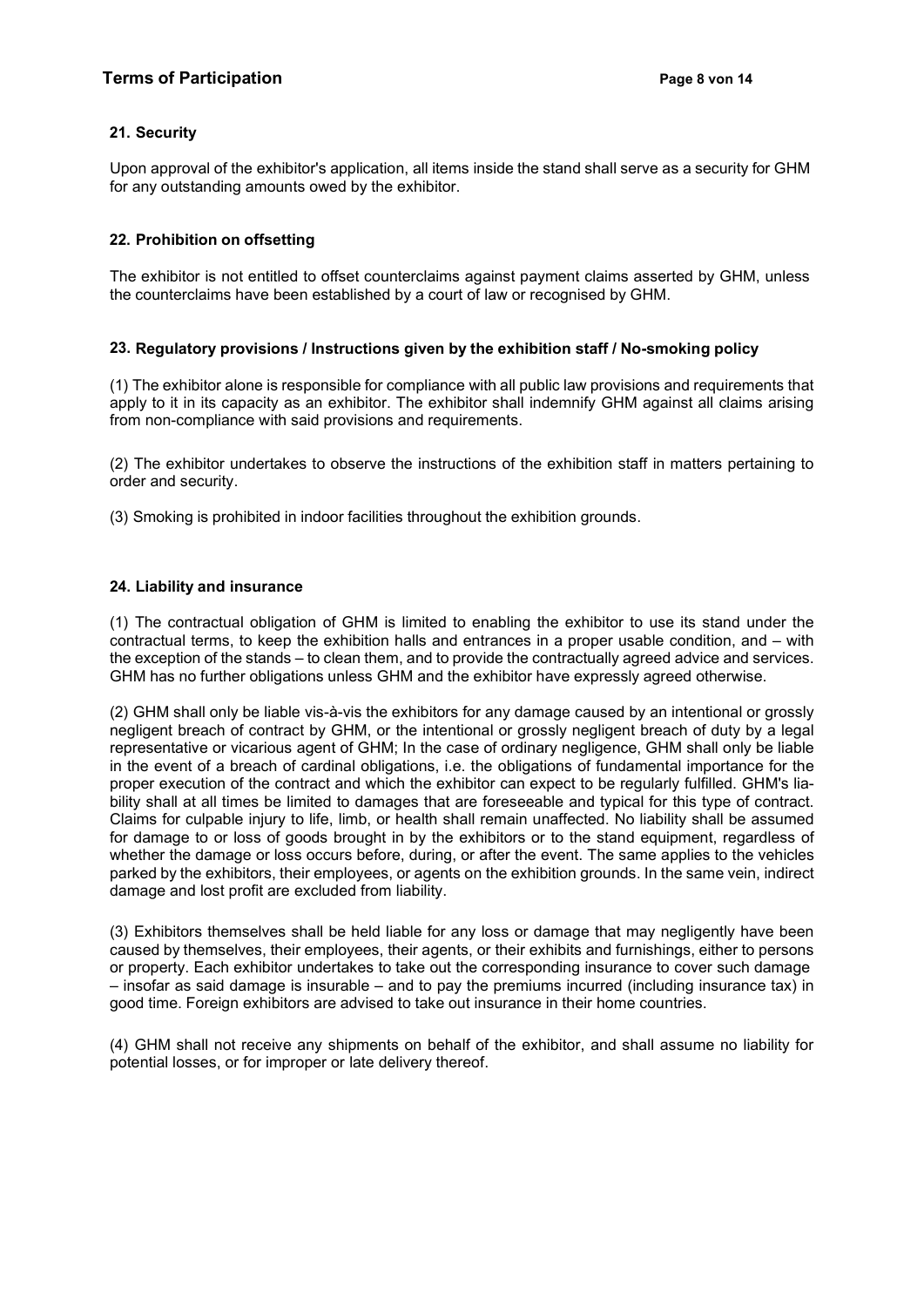## 25. Cancellation and postponement of events

(1) GHM is entitled to cancel the event, either in whole or in part, where force majeure and other unforeseeable impediments beyond GHM's control cannot be overcome by reasonable expenses, and which do not constitute a temporary disruption and render the scheduled implementation of the event impossible. If need be, this can also be done during the event. GHM shall notify the exhibitor without undue delay of the cancellation and the cause for this.

(2) Until proved otherwise, the following events shall be deemed to be unforeseeable and beyond GHM's control:

Acts of terror, epidemics, natural disasters or extreme natural events, explosion, fire, destruction, prolonged grid outage, strikes in third-party companies, compliance with laws and government orders,

official prohibition of the event not resulting from improper conduct by GHM or similar intolerable official constraints, and GHM's failure to comply with the duty to safeguard traffic despite taking reasonable effort necessitated by external circumstances (e.g., hygiene requirements). When the purpose of the event is expected to be significantly impaired, for example, if only a fifth of the usual participants or almost all market leaders are likely to be absent or if the interaction between visitors and participants cannot be ensured or will be severely restricted for health risk reasons, for example.

(3) In the event of a cancellation of the event for one of the reasons stated above, the exhibitor shall not pay the participation fee; payments already made will be refunded. Should the event be cancelled or shortened after it has started, or if exhibition areas or parts thereof are temporarily or permanently vacated, the exhibitor shall not be entitled to a refund/reduction of the participation fee.

(4) Where the reasons stated in paras (1) and (2) exist, GHM is entitled to postpone the event in question, instead of cancelling it, to a point in time at which the circumstances preventing the implementation of the event will most likely no longer exist, which, however, does not exceed 18 months following the date of the initial event. GHM is entitled to choose between cancellation and postponement at its reasonable discretion, taking into account all relevant circumstances, such as available dates, the market environment including competing events, the expected number of visitors, etc. GHM shall notify the exhibitor without undue delay of any postponement and the reason that prevents the event from being held on the initial date.

(5) In the event of a relocation, the parties shall remain bound by the organiser contract; the exhibitor, however, is not entitled to an identical stand as the one it would have been given if the event had not been cancelled. Clause 4. paras (1) to (3) apply accordingly to the stand space changes. In the event that the exhibitor is not entitled to withdraw in accordance with clause 4 para. (2) and still does not take part in the postponed event, amounts due or the refund of the amounts already paid may be reduced by virtue of clause 16 paras (2) to (4). GHM is entitled to pass on any overheads incurred between the initial and the postponed date to the exhibitor. If the participation fee increases by more than 5% compared to the initial date, the exhibitor shall be entitled to withdraw from the contract.

(6) GHM's liability towards exhibitors in the event of an event being cancelled or postponed shall only apply if the requirements set out in clause 24 para. (2) are met.

# 26. Statute of limitations

Any claims arising from the participation in the exhibition and other related legal relationships, which the exhibitor wishes to press against GHM, shall lapse within six (6) months. The limitation period shall commence at the end of the month of the last exhibition day. The foregoing does not apply to claims for injury to life and limb and/or wilful breach of duty on the part of GHM.

# 27. Place of jurisdiction / Place of performance / Applicable law

(1) Any and all disputes arising from this contractual relationship shall be settled in Munich as the agreed place of jurisdiction and performance insofar as the parties to the agreement are merchants, legal persons under public law, or special assets [Sondervermögen] under public law. Where an exhibitor that is operating on a commercial basis does not have a general place of jurisdiction in the Federal Republic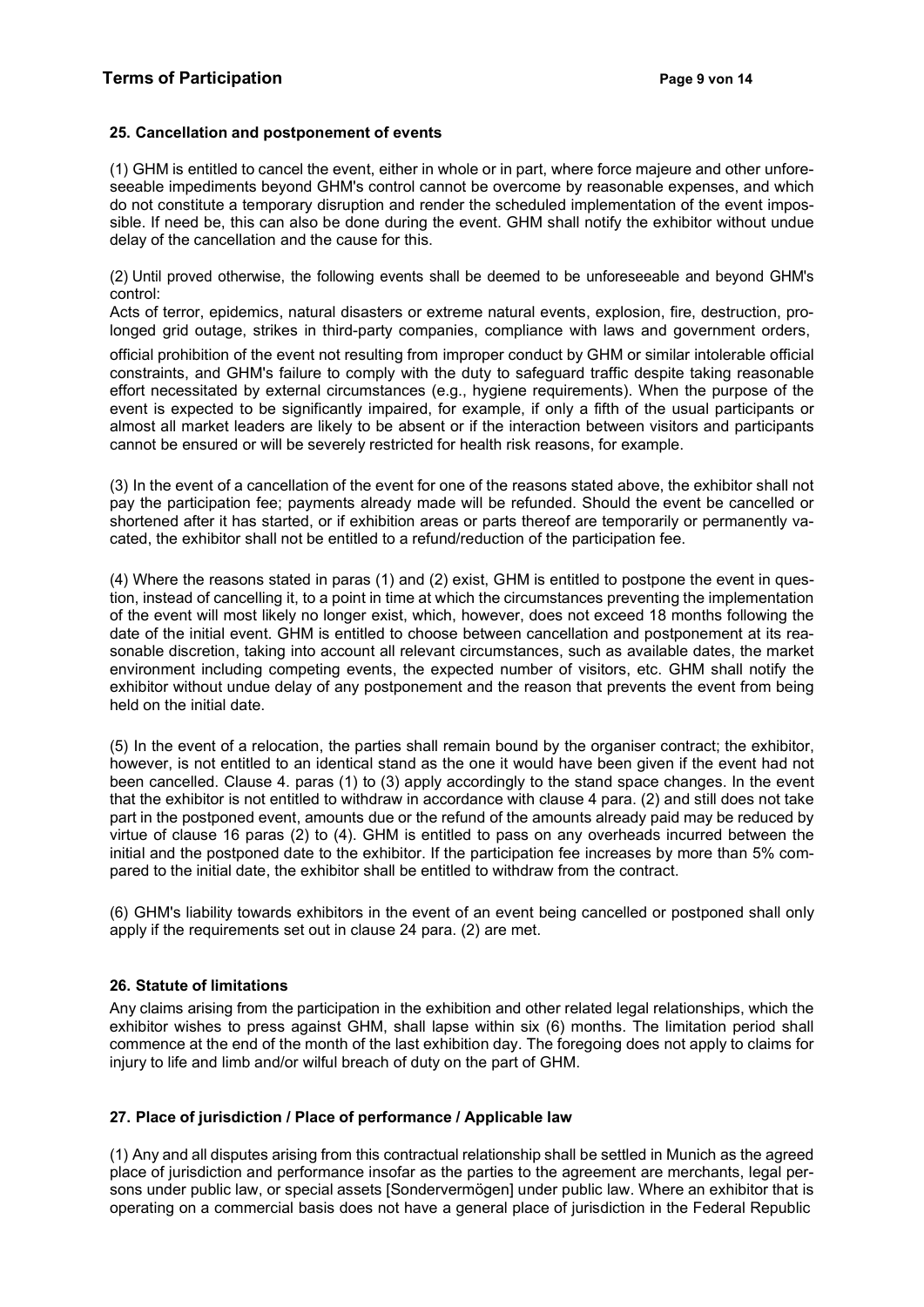of Germany, the place of jurisdiction and performance for all legal disputes arising from this contract shall be Munich.

(2) The law of the Federal Republic of Germany shall apply to the exclusion of the conflict of laws of private international law and the UN Convention on Contracts for the International Sale of Goods.

### 28. Data protection statement

GHM, as the data controller in accordance with the GDPR, confirms that personal data shall be collected, stored, amended, transmitted, blocked, erased, and used in conformity with the applicable data protection provisions and other applicable legal provisions. For further details,

please refer to the data protection statement read and agreed to by the exhibitor during registration, which is available on GHM's website.

### 29. Miscellaneous

(1) The exhibitor cannot derive any rights for this or future events from the business practice of GHM vis-à-vis the exhibitor at previous events or contracts.

(2) Translations of these Terms of Participation into other languages shall be provided for convenience only. These Terms of Participation are only legally binding in the German language version.

### Organiser and implementation:

GHM Gesellschaft für Handwerksmessen mbH Paul-Wassermann-Str. 5, 81829 Munich, Germany P.O. Box 82 03 55, 81803 Munich, Germany T +49 89 189 149 0 F +49 89 189 149 239

kontakt@ghm.de www.ghm.de VAT ID no.: DE 129358691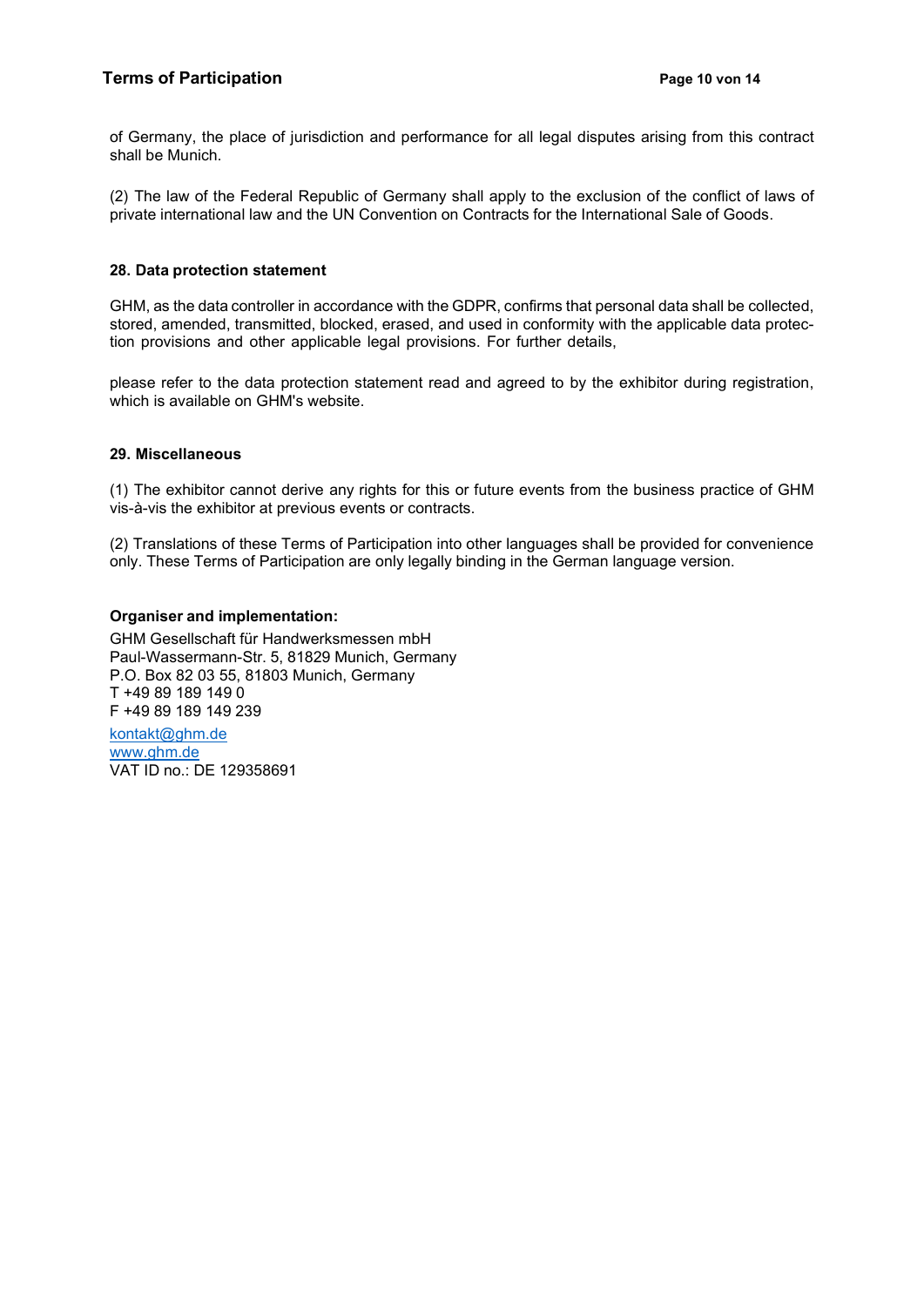

# Terms and Conditions for Exhibition Media B2B (M)

Version dated: October 2021

# M 1 Scope of Application

(1) These General Terms and Conditions for Exhibition Media (M) form the basis of the contract on the basic media entry and, if applicable, additional media services (i.a. packages, individual services) as well as the pre-contractual relationship between GHM and the Exhibitor formed upon registration for the event; the Exhibitor's general terms and conditions shall not apply.

(2) GHM's General Terms of Participation (ToP) shall not be substituted by these General Terms and Conditions; rather, these General Terms and Conditions shall prevail and be given priority over the ToP as they are the more specific provisions applicable with respect to exhibition media. In the event of conflict between the ToP and these General Terms and Conditions (M), the General Terms and Conditions for Exhibition Media (M) shall prevail. Whenever a situation is not (fully) covered or governed by these General Terms and Conditions (M), the General Terms and Conditions for Exhibition Media (M) shall be supplemented by GHM's ToP.

# M 2 General

The main exhibitor and each co-exhibitor (hereinafter collectively referred to as "Exhibitor") will have to book a media package comprising a basic media entry in online / printed exhibition media provided by GHM; each Exhibitor participating in the event may publish exhibitor-related content for a limited time in the exhibition media. The basic media entry includes Exhibitor information being listed on the online list of exhibitors provided by GHM; each exhibitor participating in the event may publish exhibitor-related content such as the company name, contact details, hall and stand numbers as well as entries in the company product list for a limited time. In addition to Exhibitor information being listed on the online list of exhibitors, the basic entry also implies that Exhibitor information will be featured in a printed medium containing hall plans and details on the company name and hall and stand numbers.

Exhibitors may complement their basic entry information with further details on their companies, if applicable for an additional charge.

# M 3 Formation of Contract for Basic Media Entry and Additional Individual Media Services

(1) The Exhibitor will book the basic media entry as a partial service subject to a charge by electronic means in the online exhibitor portal (see clause 15 of the ToP). Upon formation of the exhibitor contract (see clause 3 paragraph 2 of the ToP), the contract for the basic media entry will be formed at the same time.

(2) Where an Exhibitor has been offered and booked a higher-quality media package, such higher-quality media package is to substitute the basic media entry.

(3) The Exhibitor can book additional media services (including packages, individual services) for the respective event through GHM. Contracts for additional services will be formed separately in textual form [cf. section 126 lit. b of the German Civil Code] or via booking forms. An Exhibitor has no right to claim that GHM accept the Exhibitor's additional individual services booking. GHM reserves the right to refuse an Exhibitor's additional services booking, e.g. for lack of space; the Exhibitor will be notified without undue delay of rejection of booking, if any.

# M 4 Exhibitor Portal, Exhibitor's Obligations, Term

(1) Basic entry contents and other options for publishing content elements (e.g. text, logos, provision of external content/websites, provision of downloads) will be presented in the digital media documents stored in the exhibitor portal; such content is to be made available by the Exhibitor by digital means. (2) Exhibitors may change, complement or remove media entry content before, during and after the trade fair. The Exhibitor is to submit any request for change to GHM.

(3) The Exhibitor agrees to publish and adjust content in due time.

(4) Content will be published for a limited time; the term of publication will end as content for the following exhibition is to be published under the same name or the online exhibitor list is to be cancelled e.g. due to bankruptcy or system change. Any content not removed by the Exhibitor by that time will be removed by GHM.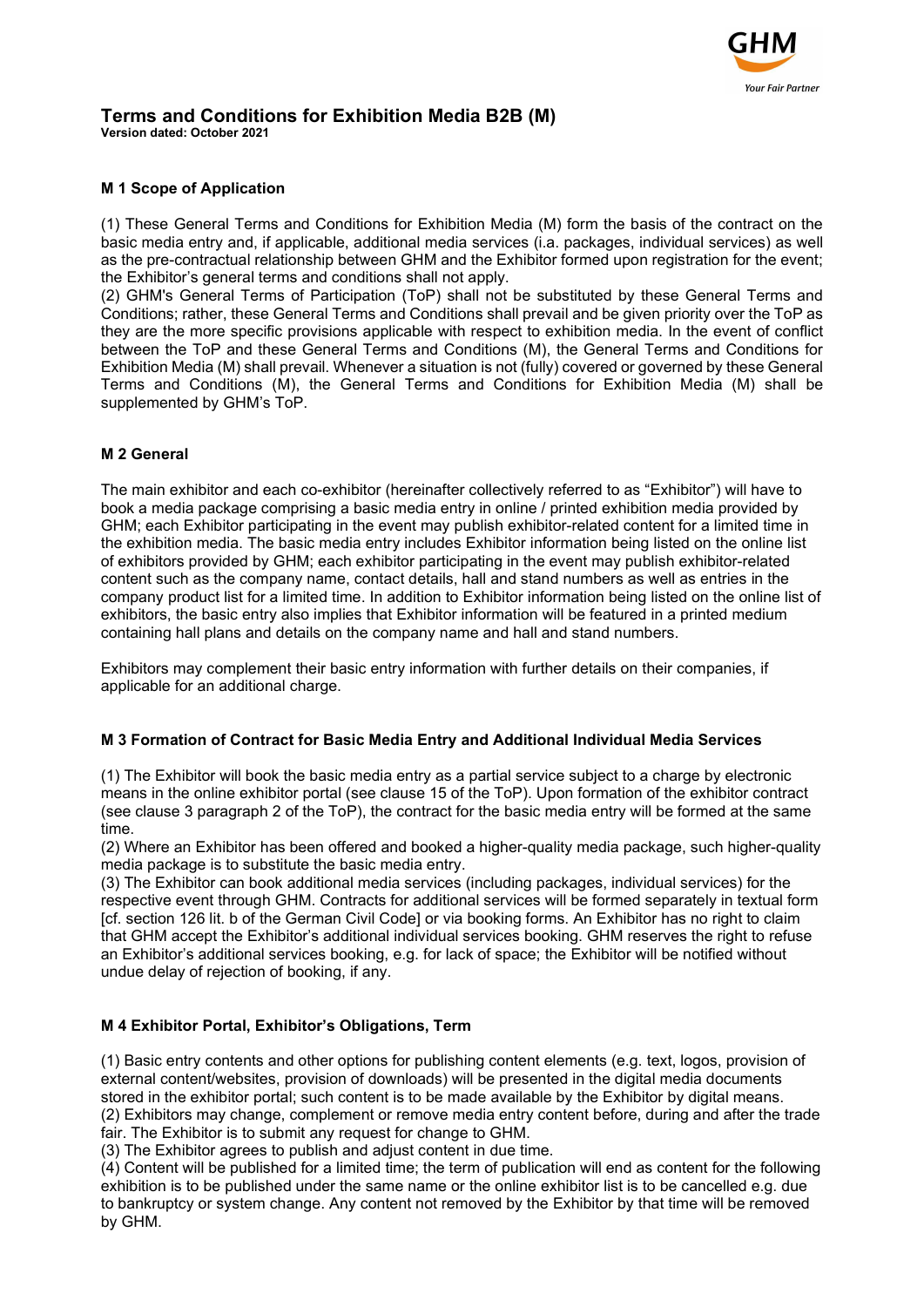# Terms and Conditions for Exhibition Media B2B (M) Page 12 von 14

(5) The Exhibitor shall be responsible for ensuring that the Exhibitor satisfies the technical requirements for using GHM's services.

(6) Where deadlines have been specified for media services and the Exhibitor has failed to provide content (such as logos) by the specified date which is scheduled in the exhibitor portal and/or has been notified by e-mail or, where no deadline has been specified, by the commencement date of the event, the Exhibitor will nonetheless have to pay the full price of media services booked including basic media entry. The Exhibitor does not have a right to claim a price reduction or damages. GHM has the right but no obligation to provide or offer a substitute.

### M 5 Payment Terms

(1) The media package will be charged with the participation invoice.

(2) Additional media services (such as packages, individual services) will generally be invoiced separately after the trade fair. However, GHM reserves the right to invoice these packages and services before the start of the trade fair.

### M 6 Revocation/Withdrawal/Cancellation of Participation in the Trade Fair

(1) In the event of unjustified termination of contract for participation in the trade fair by the Exhibitor or termination / cancellation of contract by GHM for good cause or closure of exhibition stand during an active exhibition (clause 17 ToP), the Exhibitor shall be required to pay for the media package as well as the price of additional media services booked as reimbursement of liquidated expenses.

(2) Exhibitors have the right to provide evidence to the effect that no such expenses have been incurred or that expenses actually incurred are significantly lower than the reimbursement of liquidated expenses specified in paragraph 1.

(3) Reimbursement of expenses shall include the costs of providing and maintaining the online-printed exhibition media, including associated costs of GHM staff and software.

# M 7 Content Provided by the Exhibitor

(1) GHM shall not be required to review content and may not be held liable for the accuracy of content provided by the Exhibitor. Such content shall exclusively be deemed the Exhibitor's content and it shall not be considered to be GHM's content.

(2) GHM has the right to edit graphic content (such as logos, advertising banners) in relation to format, size and technical properties as GHM sees fit to the extent it is necessary for presenting the advertising material and the Exhibitor can reasonably be expected to accept this change. GHM shall not be deemed to be liable for content as a result, however.

(3) Graphic content shall be deemed to be in conformity with contractual agreements even if there are deviations in terms of colour and typesetting compared to data provided by the Exhibitor or compared to test prints.

#### M 8 Inadmissible Content

(1) GHM has the right to remove content / take content offline to the extent such content is in breach of provisions of the law including, but not limited to, provisions of criminal law and competition law, in breach of trademark, copyright or personality rights, in breach of German Advertising Standards Council codes of conduct or unconscionable or is of an ideological or political nature.

(2) In the cases mentioned in paragraph 1, GHM shall remove the published content / take it offline, where applicable after hearing the Exhibitor first, whenever GHM is aware of content being illegal. However, GHM shall not have an obligation to review content. GHM has the right to revoke/ withdraw or terminate the contract without notice if GHM only becomes aware of inadmissibility of content as per paragraph 1 after already having accepted a booking.

(3) Where GHM deems it necessary to change the substance of content for a reason mentioned in paragraph 1, GHM shall notify the Exhibitor thereof without undue delay and take such content offline. The Exhibitor may adapt content and submit new content.

(4) The Exhibitor shall be charged additional costs incurred for changing content for the purposes of paragraph 3. The Exhibitor shall be held liable for non-publication and/or any delay in the provision of services by GHM as a result of inadmissibility of content.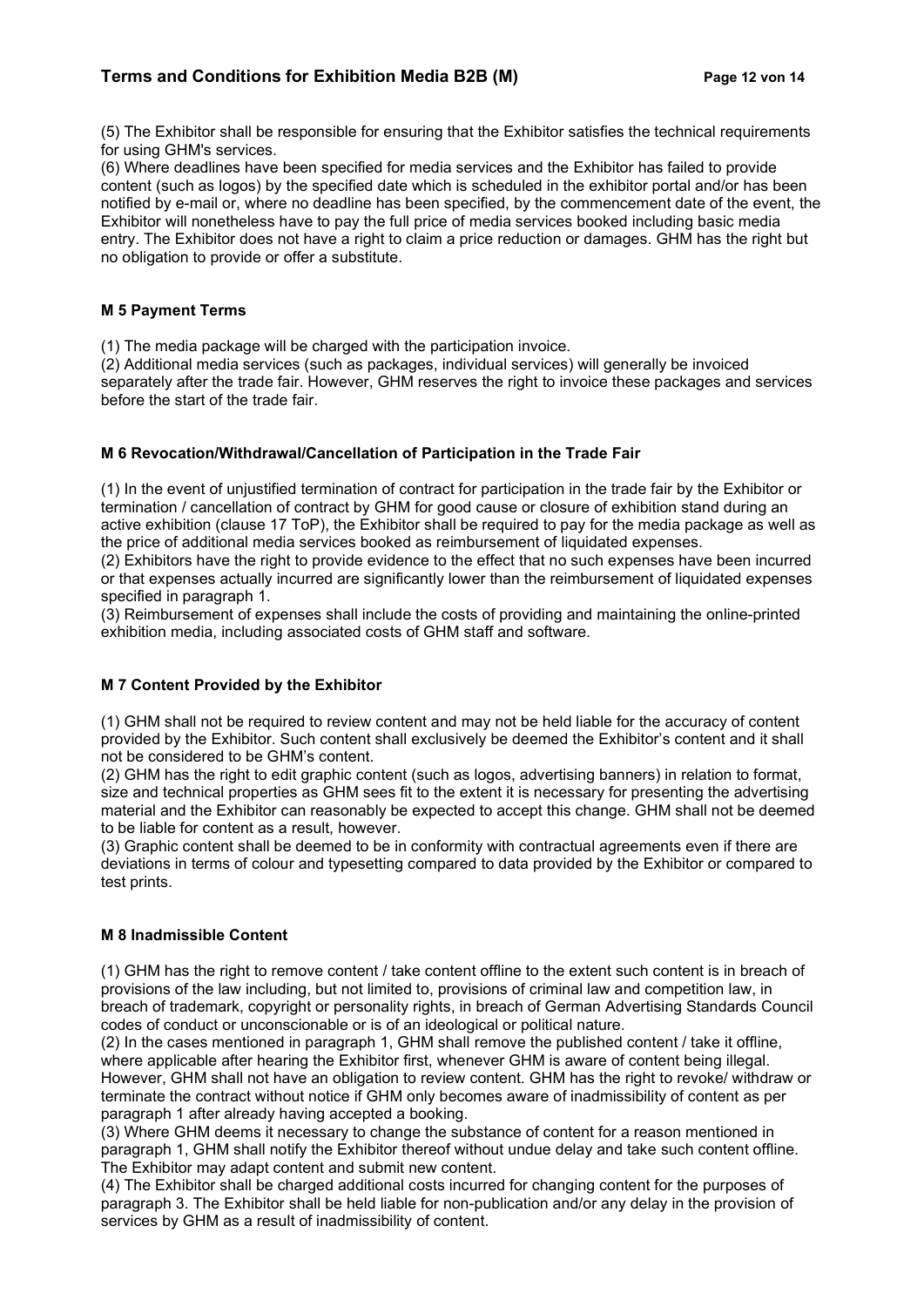# M 9 Granting of Rights

(1) The Exhibitor agrees to grant GHM and its service providers a non-exclusive international right to use, change, publish, transmit and/or disseminate content transmitted by the Exhibitor - such right may also be assigned to service providers (including sublicensing) - for the purposes that form the subject-matter of the contract; such right shall be granted for the limited period of contractual services mentioned in clause M 4 paragraph 4 being rendered. The scope of the licence which is granted shall be limited to the type of use required for operating online/printed exhibition media and for rendering contractual services. (2) The granting of rights includes, but is not limited to, the right to make accessible to the public, i.e. the right to make content available to and to transmit content to members of the public as well as closed user groups via communication networks at places and times of its choice for the purpose of simultaneous as well as successive use - including on demand - and to make electronic reproductions and technical editing which is required to that end. Current and future digital as well as analogue means of transmission and streaming shall be deemed to be included; this includes, without limitation, transmission via the Internet and mobile phone networks for the purposes of presentation and storage on mobile or stationary terminal devices such as PCs, smart phones, tablets, television sets.

(3) The aforementioned rights which are granted shall be deemed to cover any and all copyright and ancillary copyrights existing with respect to content, any and all rights of publicity as well as rights to a name, company signs and titles of works as commercial designations, trademarks and other rights to a sign.

### M 10 Liability of Exhibitor for Content

(1) The Exhibitor shall be liable for content transmitted by the Exhibitor. The Exhibitor hereby confirms that he/she/it shall not transmit any content that is deemed to be inadmissible as per clause M 8, that he/she/it is authorised to dispose of the rights of use granted in clause M 9 and that he/she/it has obtained any consent that may have to be obtained.

(2) The Exhibitor shall be liable, in particular, for ensuring that consent to publication has been granted by any persons shown on photographs (e.g. Exhibitor's contact persons) and obtained for publication of personal contact details.

(3) In the event of third parties asserting claims against the Exhibitor in relation to content, the Exhibitor agrees to notify GHM without undue delay. The content concerned is to be removed by the Exhibitor without undue delay.

(4) The Exhibitor agrees to hold GHM harmless against any claims that may be asserted by third parties for contractual use of content by GHM and to indemnify GHM against any costs that may be incurred as a result of breach of third-party rights including costs incurred for legal defence and prosecution of an action. The Exhibitor has the obligation to use best efforts to support GHM in its legal defence against third parties.

#### M 11 Licence Fees Payable to Third Parties

Licence fees payable e.g. for using third-party trademarks or fees incurred for communicating copyrighted content to the public (e.g. fees charged by the German collection society for collective musical performing and mechanical reproduction rights management (GEMA) for music, fees charged by the VG Wort Copyright collection Society for text) shall not be deemed to be included in media package prices or the price of additional media services. Exclusively the Exhibitor shall be responsible for duly obtaining any licences that may have to be obtained and for paying any fees that may be incurred in this context.

# M 12 Exhibitor's Obligation to Give Notice of Defects and GHM's Liability

(1) GHM's contractual obligation shall be limited to the provision of online/printed exhibition media in which the Exhibitor may publish agreed content. GHM shall not assume any obligation towards the Exhibitor as to content review. GHM shall not have any additional duties unless GHM and the Exhibitor have explicitly agreed otherwise. The Exhibitor, in particular, shall be responsible for ensuring that the Exhibitor satisfies the technical requirements for using GHM's services.

(2) Unless otherwise stipulated below, GHM shall be liable as per the ToP, including, but not limited to, as per section 24 paragraph 2 of the ToP.